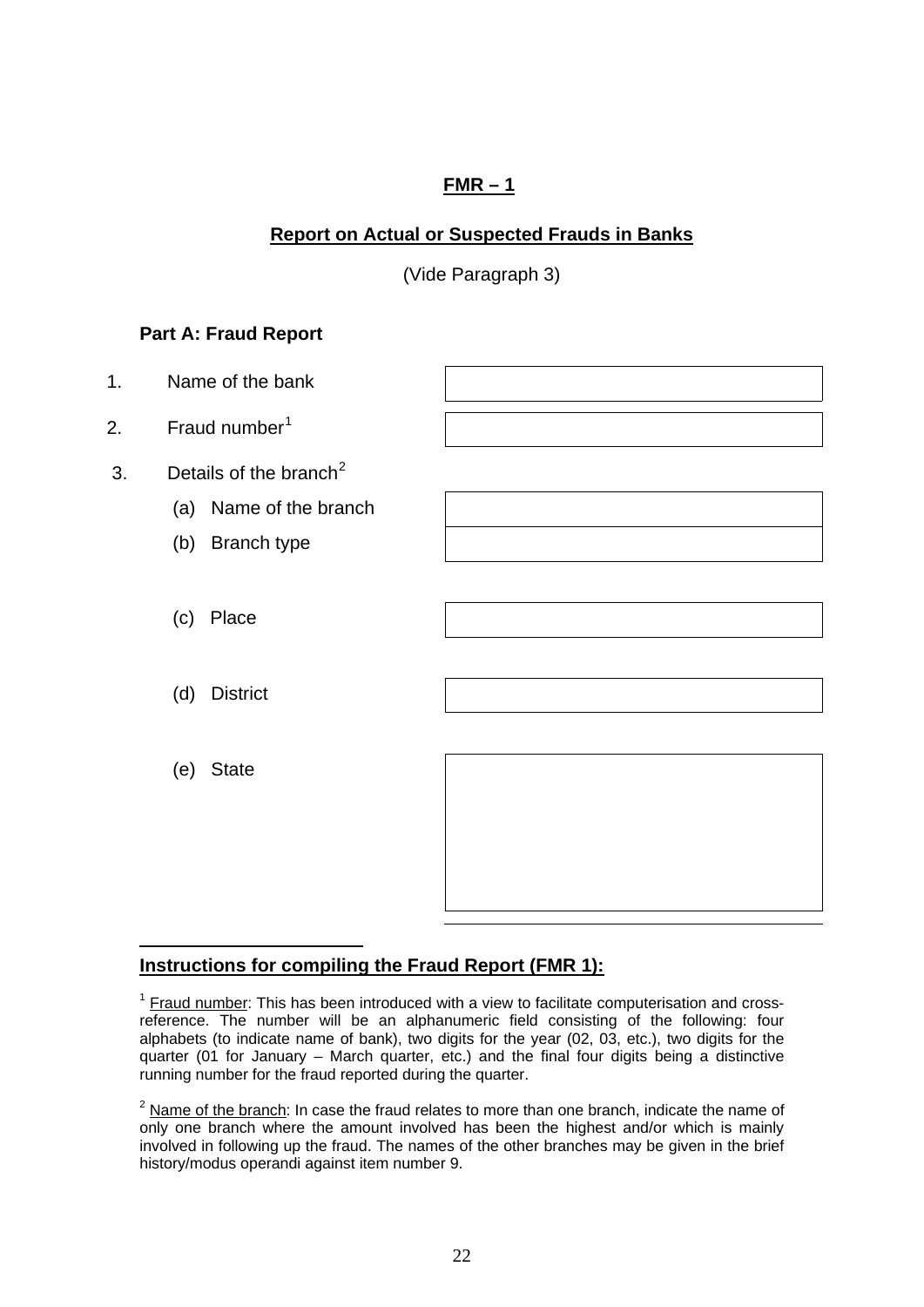- <span id="page-1-0"></span>4. Name of the Principal party/account<sup>[3](#page-1-0)</sup>
- 5.a Area of operation where the fraud has occurred<sup>[4](#page-1-0)</sup>
- 5.b Whether fraud has occurred in a borrowal account ?
- 6.a Nature of fraud<sup>[5](#page-1-0)</sup>
- 6.b Whether computer is used in committing the fraud?
- 6.c If yes, details
- 7. Total amount involved<sup>[6](#page-1-0)</sup>(Rs. In lakh)

Yes/No

 $3$  Name of party: A distinctive name may be given to identify the fraud. In the case of frauds in borrowal accounts, name of the borrowers may be given. In the case of frauds committed by employees, the name(s) of the employee(s) could be used to identify the fraud. Where fraud has taken place, say, in clearing account/inter-branch account, and if it is not immediately possible to identify the involvement of any particular employee in the fraud, the same may be identified merely as "Fraud in clearing/inter-branch account".

 $<sup>4</sup>$  Area of operation where the fraud has occurred: Indicate the relevant area out of those</sup> given in column 1 of statement FMR 2 (Part A) (Cash; Deposits (Savings/Current/Term); Nonresident accounts; Advances (Cash credit/Term Loans/Bills/Others); Foreign exchange transactions; Inter-branch accounts; Cheques/demand drafts, etc.; Clearing, etc. accounts; Off-balance sheet (Letters of credit/Guarantee/Co-acceptance/Others); Card/Internet - Credit Cards ; ATM/Debit Cards ; Internet Banking ; Others).

 $5$  Nature of fraud: Select the number of the relevant category from the following which would best describe the nature of fraud: (1) Misappropriation and criminal breach of trust, (2) Fraudulent encashment through forged instruments/manipulation of books of account or through fictitious accounts and conversion of property, (3) Unauthorised credit facilities extended for reward or for illegal gratification, (4) Negligence and cash shortages, (5) Cheating and forgery, (6) Irregularities in foreign exchange transactions, (7) Others.

 $6$  Total amount involved: Amounts should, at all places, be indicated in Rs. lakh up to two decimal places.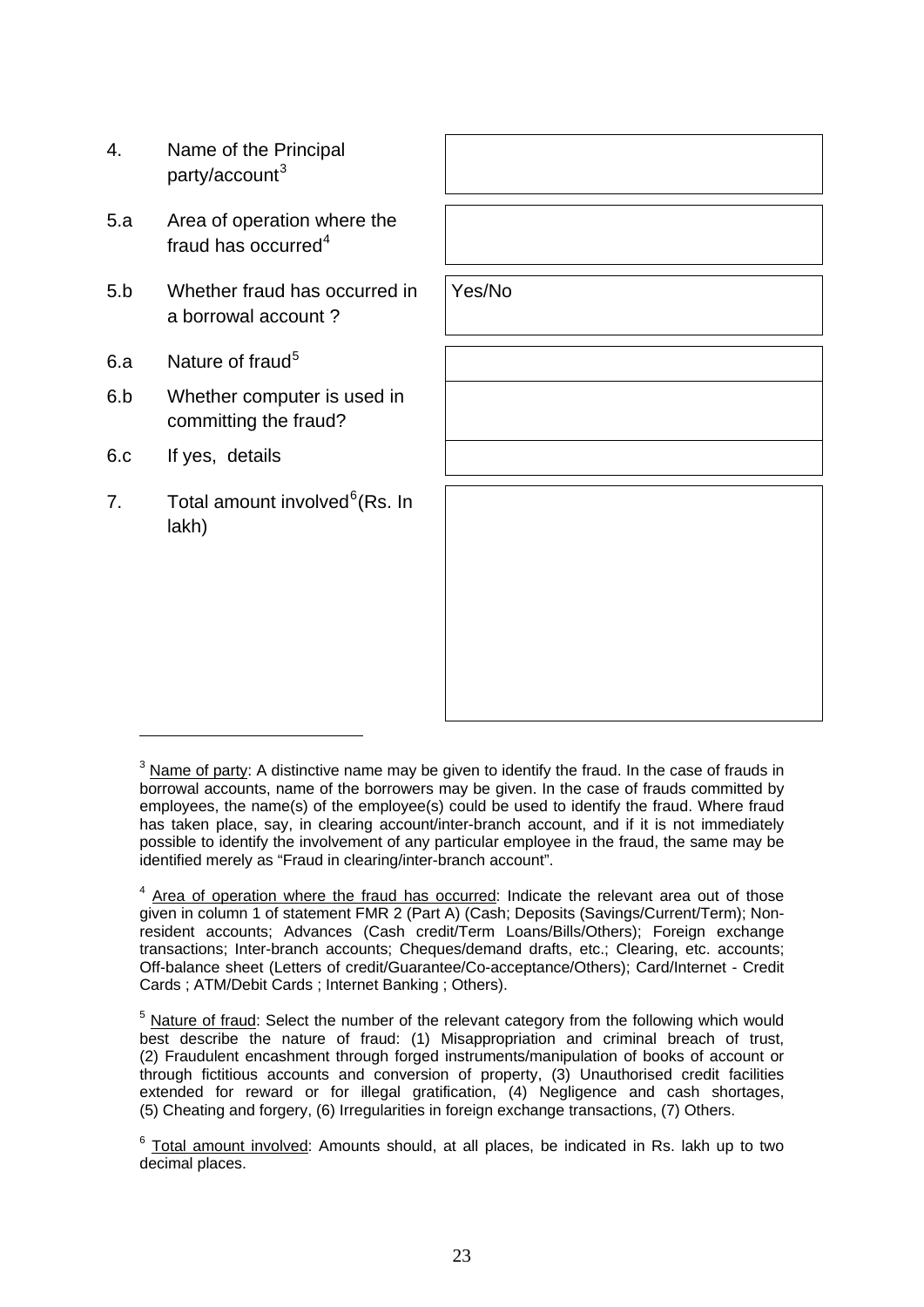<span id="page-2-0"></span>

| Date of occurrence <sup>7</sup>                                                                                                          |        |
|------------------------------------------------------------------------------------------------------------------------------------------|--------|
| Date of detection <sup>8</sup>                                                                                                           |        |
| Reasons for delay, if any, in<br>detecting the fraud                                                                                     |        |
| Date on which reported to RBI <sup>9</sup>                                                                                               |        |
| Reasons for delay, if any, in<br>reporting the fraud to RBI                                                                              |        |
| <b>Brief history</b><br>modus operandi                                                                                                   |        |
| Fraud committed by                                                                                                                       |        |
| <b>Staff</b>                                                                                                                             | Yes/No |
| <b>Customers</b>                                                                                                                         | Yes/No |
| <b>Outsiders</b>                                                                                                                         | Yes/No |
| Whether the controlling office<br>(Regional/Zonal) could detect<br>the fraud by a scrutiny of control<br>returns submitted by the branch | Yes/No |
|                                                                                                                                          |        |

 $<sup>7</sup>$  Date of occurrence: In case it is difficult to indicate the exact date of occurrence of fraud (for</sup> instance, if pilferages have taken place over a period of time, or if the precise date of a borrower's specific action, subsequently deemed to be fraudulent, is not ascertainable), a notional date may be indicated which is the earliest likely date on which the person is likely to have committed the fraud (say, January 1, 2002, for a fraud which may have been committed anytime during the year 2002). The specific details, such as the period over which the fraud has occurred, may be given in the history/modus operandi.

 $8$  Date of detection: If a precise date is not available (as in the case of a fraud detected during the course of an inspection/audit or in the case of a fraud being reported such on the directions of the Reserve Bank), a notional date on which the same may be said to have been recognised as fraud may be indicated.

<sup>&</sup>lt;sup>9</sup> Date of reporting to RBI: The date of reporting shall uniformly be the date of sending the detailed fraud report in form FMR 1 to the RBI and not any date of fax or DO letter that may have preceded it.

<sup>\*</sup> Banks have to categorically mention the nature of audit the branch is subjected to viz, concurrent audit, internal inspection, etc.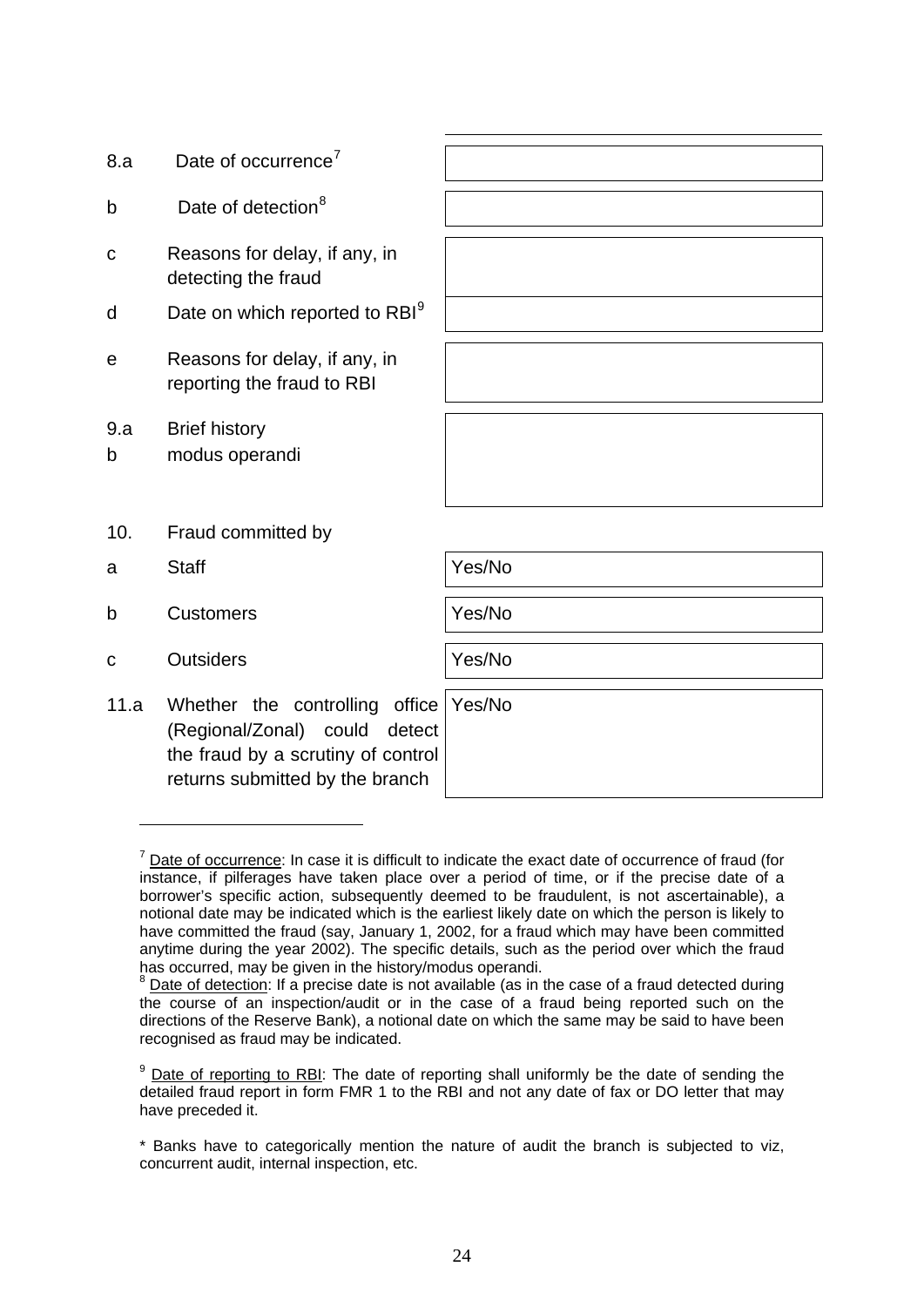- b Whether there is need to improve the information system?
- 12.a Whether internal inspection/ audit (including concurrent audit) was conducted at the branch(es) during the period between the date of first occurrence of the fraud and its detection?
- b If yes, why the fraud could not have been detected during such inspection/audit.
- c What action has been taken for non-detection of the fraud during such inspection/audit
- 13. Action taken/proposed to be taken
- a Complaint with Police/CBI

i)Whether any complaint has been lodged with the Police/CBI?

ii)If yes, name of office/ branch of CBI/ Police

1 Date of reference

4

- 2 Present position of the case
- 3 Date of completion of Police/CBI investigation
	- Date of submission of investigation report by
	- Police/CBI

Yes/No

Yes/No**\***

Yes/No

25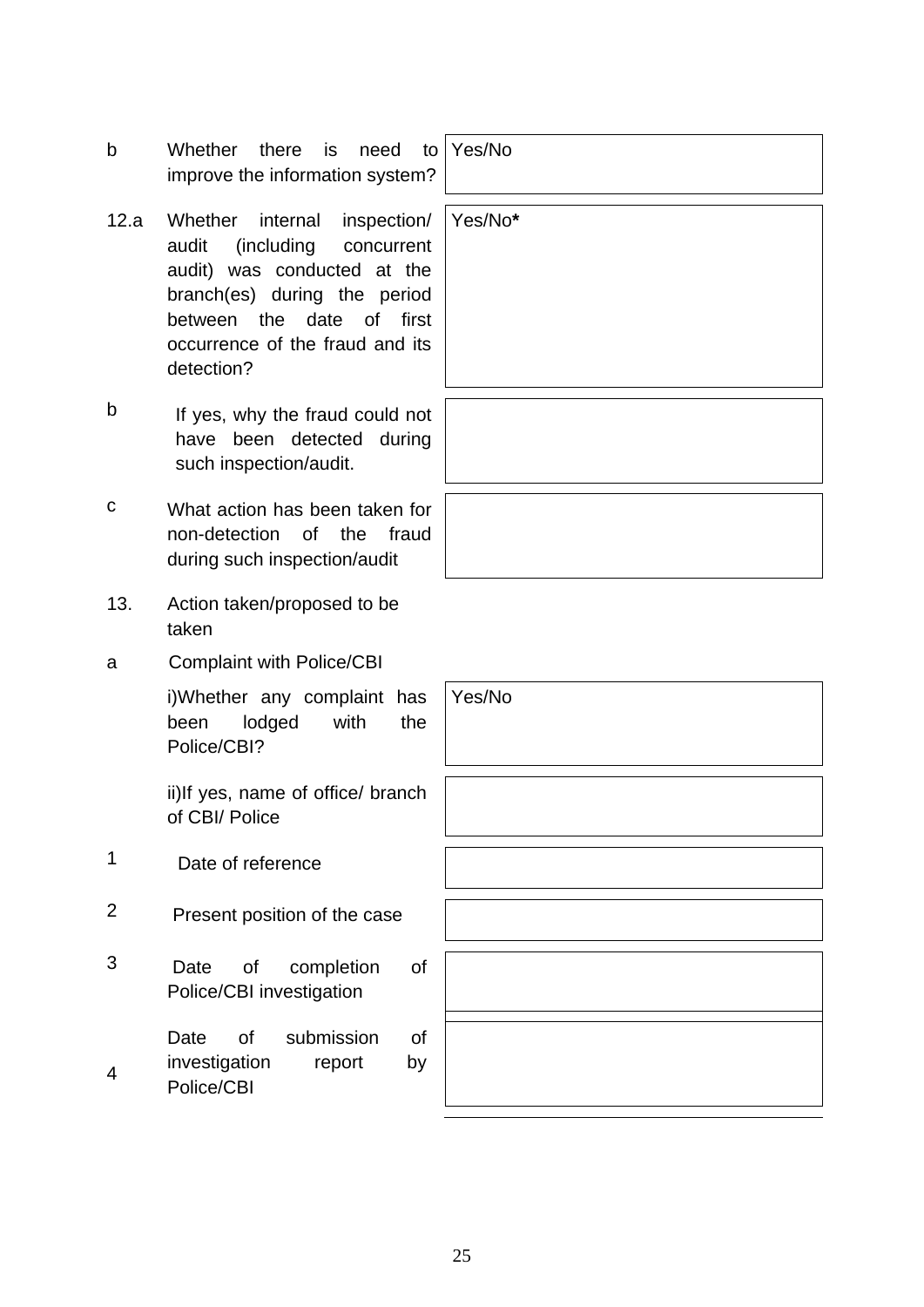reasons therefor b Recovery suit with DRT/Court

iii) If not reported to Police/CBI,

i) Date of filing

ii) Present position

c Insurance claim

i) Whether any claim has been lodged with an insurance company

ii) If not, reasons therefor

# d Details of staff-side action

i) Whether any internal investigation has been/is proposed to be conducted Yes/No

ii) If yes, date of completion

iii) Whether any departmental enquiry has been/is proposed to be conducted

iv) If yes, give details as per format given below:

v) If not, reasons therefor

e Steps taken/proposed to be taken to avoid such incidents

14. (a) Total amount recovered

i) Amount recovered from party/parties concerned

ii) From insurance

Yes/No

26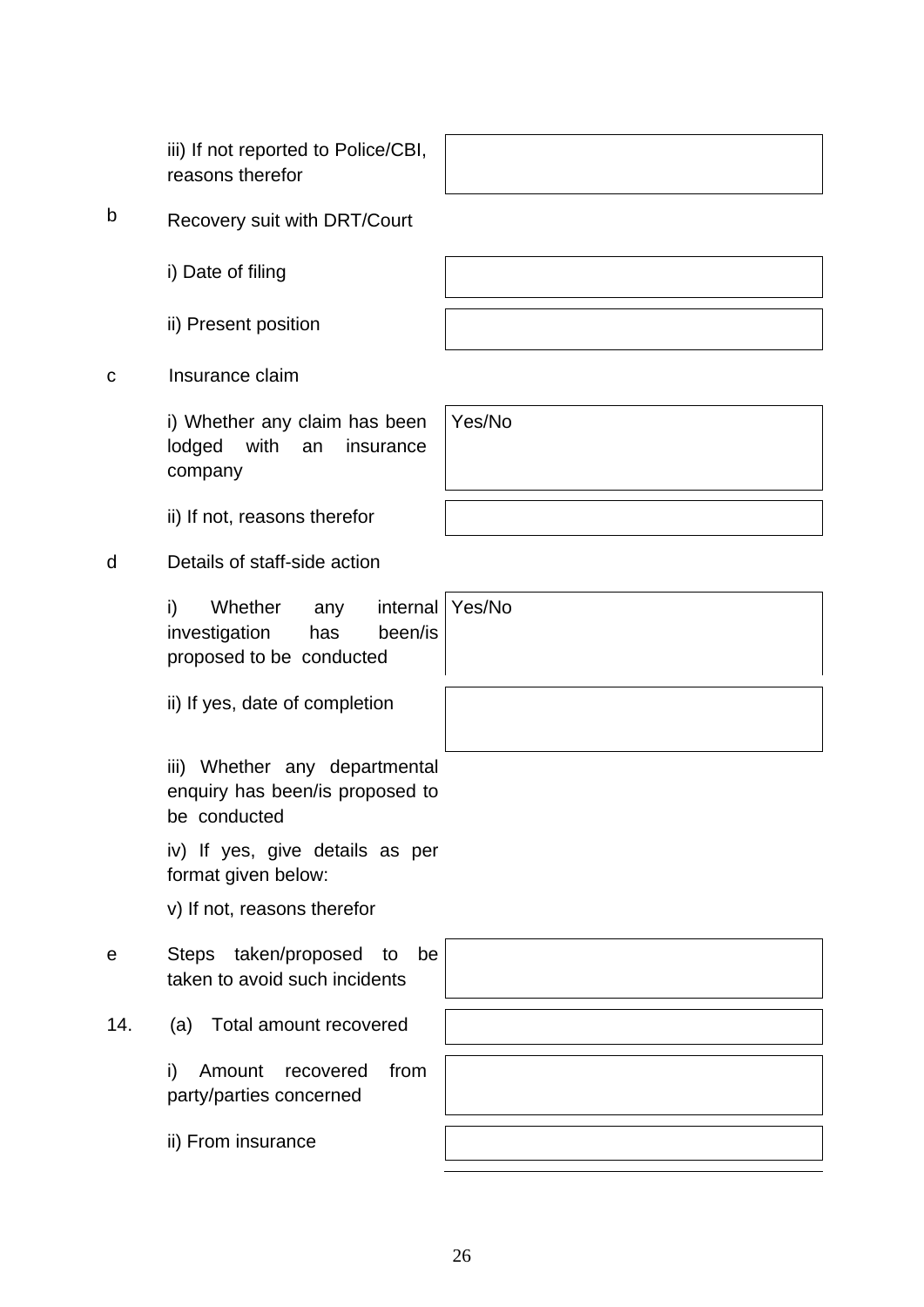- iii) From other sources
- (b) Extent of loss to the bank
- (c) Provision held
- (d) Amount written off
- 15. Suggestions for consideration of RBI

## **Staff – side action**

| No. | <b>Name</b> | n. | ded/Dt.<br><b>of</b><br>suspensi sheet domesti<br><b>on</b> | <b>of</b><br><b>charge</b> | <b>of</b><br>c inquiry | inquiry orders | ded | Desg Whether Date of Date of Date of Date of Punish Details of<br>suspen-   issue   commen   comple   issue   -ment   prosecution /<br> -cement  -tion of of final   awar-   conviction/<br>acquittal,<br>etc. |
|-----|-------------|----|-------------------------------------------------------------|----------------------------|------------------------|----------------|-----|----------------------------------------------------------------------------------------------------------------------------------------------------------------------------------------------------------------|
|     |             |    |                                                             |                            |                        |                |     |                                                                                                                                                                                                                |

**\*** Mention the type/s of inspection / audit the branch is subjected to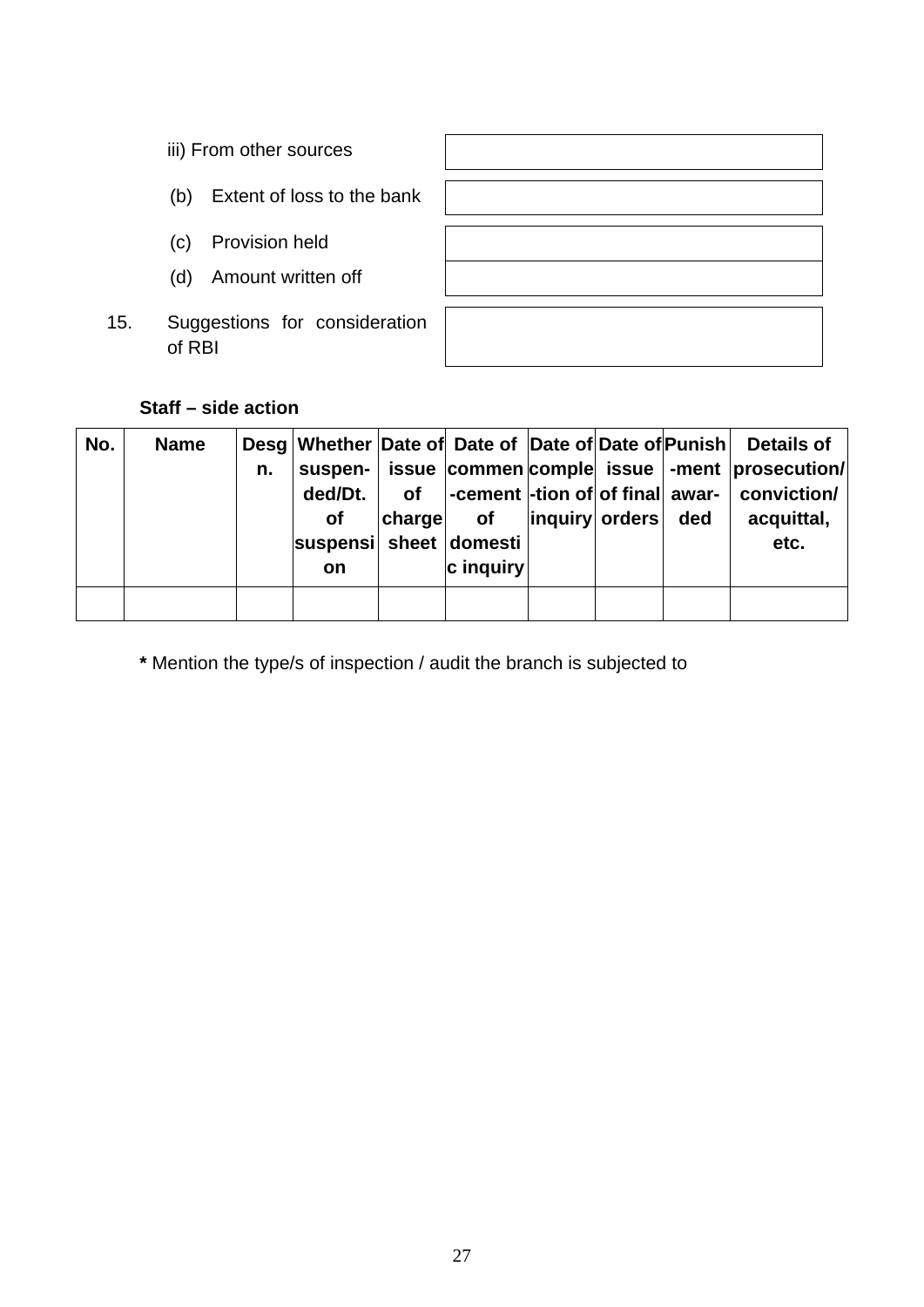## **Part B: Additional Information on Frauds in Borrowal Accounts**

(This part is required to be completed in respect of frauds in all borrowal accounts involving an amount of Rs. 5 lakh and above)

| Sr. No.   Type of<br>party | Name of<br>party/account | <b>Party Address</b> |
|----------------------------|--------------------------|----------------------|
|                            |                          |                      |
|                            |                          |                      |

#### **Borrowal accounts details:**

| <b>Party</b><br>Sr.<br>No. | <b>Name</b><br>Οf<br>party/a<br>ccount | <b>Borrowal</b><br>account<br>Sr. No. | <b>Nature</b><br><b>of</b><br><b>Account</b> | Date of<br><b>Sanction</b> | <b>Sanctione</b><br>d limit | <b>Balance</b><br>outstandi<br>ng |
|----------------------------|----------------------------------------|---------------------------------------|----------------------------------------------|----------------------------|-----------------------------|-----------------------------------|
|                            |                                        |                                       |                                              |                            |                             |                                   |
|                            |                                        |                                       |                                              |                            |                             |                                   |

# **Borrowal account Director/proprietor details:**

| Name of<br>party/account | Sr.No. | Name of<br><b>Director/Proprietor</b> | <b>Address</b> |
|--------------------------|--------|---------------------------------------|----------------|
|                          |        |                                       |                |
|                          |        |                                       |                |

#### **Associate Concerns:**

| Name of       | Sr. No. | Name of          | <b>Address</b> |
|---------------|---------|------------------|----------------|
| party/account |         | <b>Associate</b> |                |
|               |         |                  |                |
|               |         |                  |                |